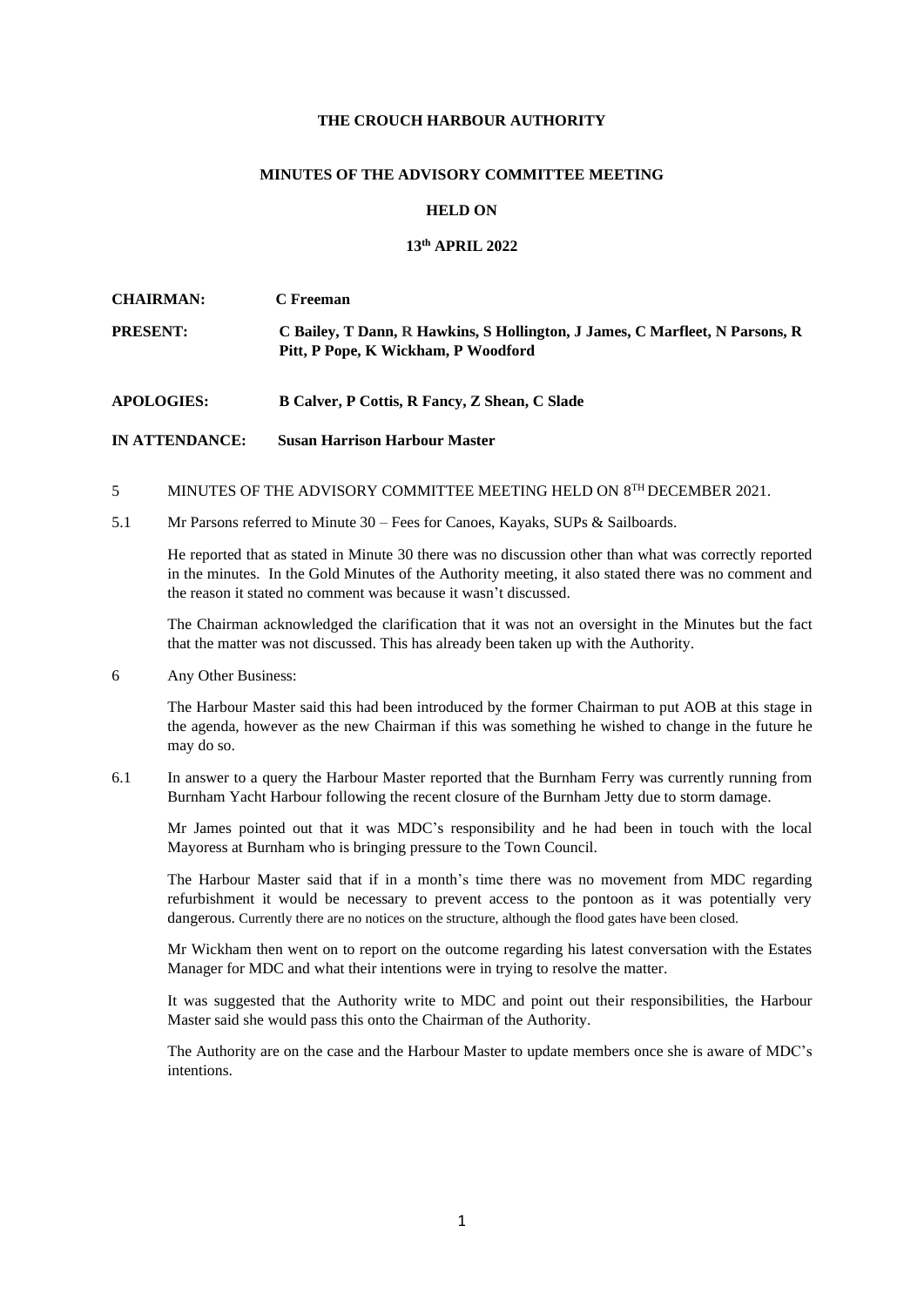There were no further items under Any Other Business.

# 7 MINUTES OF THE CROUCH HARBOUR AUTHORITY ZOOM MEETING HELD ON THE 12<sup>TH</sup> JANUARY 2022

7.1 Mr Parsons referred to his earlier comments about the charges.

## 8 *Request from Phil Pope - Rubbish Collection Initiatives - Up River Areas*

Mr Pope declared an interest.

Mr Pope said he would like to discuss an initiative by the WFWSC Committee to encourage members to engage in the collection of rubbish from the banks within their area. The Club have asked Mr Pope to see whether the Authority would consider making this a program that the other Clubs would support though their own membership. He said there was a lot of complaints regarding plastic pollution in the river and would be good if a collection could be organised, even if it was once a year.

Whilst Mr Parsons agreed that there were no facilities in place in Woodham and the fact that the Coastal teams were opening the pathways and there were no resources in place for the collection of the rubbish suggested that this proposal should be taken up with the Rochford Community Team. Mr Wickham said he would be happy to raise this on behalf of the Authority but felt that the Community Team would be looking to someone like CAYF to organise the Clubs as they had all the contacts.

Mr Wickham then went on to refer to a national Company called River care who he had been involved with carrying out litter picking in the river Roach. He pointed out that under their banner they provided insurance cover, the supply of litter pickers and sacks. In many instances, they also negotiated with the local Council to get the rubbish taken away.

Mr James also expressed concern at the state of the foreshore and build-up of rubbish and broken up jetties that had washed up against the seawall in Burnham which could potentially be a hazard.

The Chairman concluded the discussion to say that the Authority did not have the manpower to get involved, however the Committee would like to ask the Authority to help by raising awareness via the CHA website and if they would be prepared to supply some refuse sacks.

#### 9 *Trustees /Members Response to the Report and Recommendations on Jet Skis*

The Harbour Master reported that the Advisory Committee were asking the Trustees of the Authority to prohibit the use of jet skis on the river Crouch. These recommendations did go to an Authority meeting and the majority but not all the members agreed that it was the way they wanted to currently move not to prohibit the use of jet skis. It was thought that education/training was the way ahead, and restriction of access at the public launching spot in Hullbridge.

She went on to say that the Dft were in consultation in September last year whereby they were seeking people's opinions of where they should go on the topic of PWC's, part of the consultation was that they wanted to bring recreational vessels and PWC's under the same laws as those that operated as commercial ships. It is not yet known when the results will be published. She stressed that it must be borne in mind that there is a right to navigate from A to B.

Mr James expressed his disappointment that the Authority decided not to take any further action on the matter, and it was with regret that he was unable to attend the Authority meeting where it was discussed. This was reiterated by Mr Hollington who was also extremely disappointed at the Authority's decision and that the letters/recommendations from the Advisory Committee had not been listened to.

Mr Parsons also expressed his concerns and said that he had asked on more than one occasion for sight of a Risk Assessment that stated that PWC's were not suitable vessels to be on the river Crouch.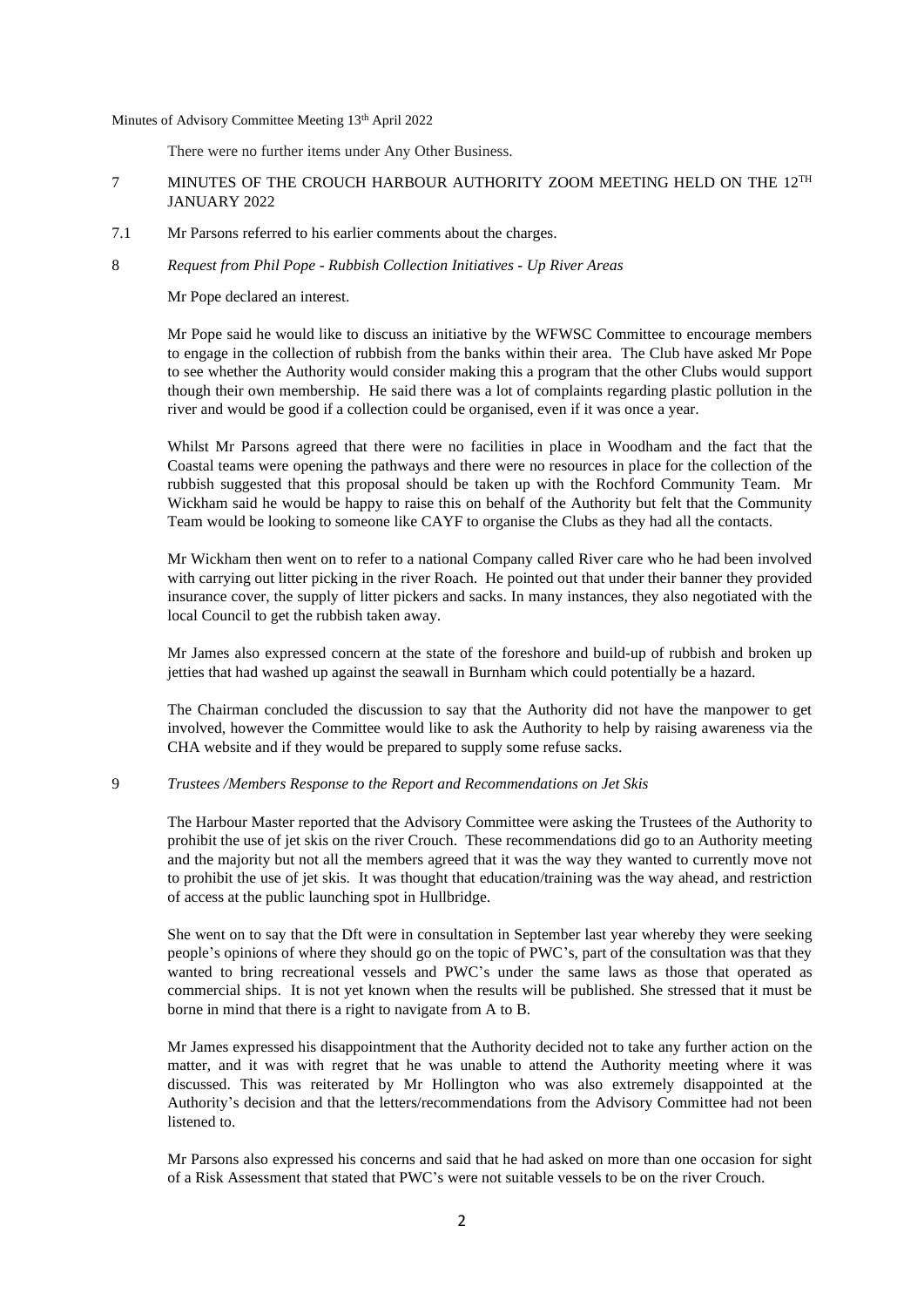He then went on to report of a recent incident he had experienced east of the Fambridge moorings over the Easter period and said that one day there was going to be a serious accident.

The Harbour Master advised Mr Parsons to email the details, together with any evidence to the Authority c/o of the Chairman.

Mr Wickham then went on to report of the work that he had been undertaking in the background concerning the public slipway at Hullbridge and stressed the fact that the Authority were actively looking into the matter. The Harbour Master reiterated the fact that she had been speaking to the Chairman of the Authority yesterday and a considerable amount of time had been spent on the matter and they were seeking legal advice as to how to proceed regarding the slipway.

The Chairman concluded by saying that as far as the Committee were concerned their disappointment should be recorded that their views had not been taken into consideration and to ask the Authority to review the matter and report back to the Committee.

Mr Wickham pointed out that he wished to clarify that the response regarding the jet skis was from the RSPB and Essex Wildlife Trust jointly as it was incorrectly recorded that the response had only been from the RSPB. Noted.

# 10 *Presentation of a Discussion Document on the Reorganisation of the Advisory Committee*

Mr Wickham reported that for many years under the previous Chairman, he had been asked to look at the possibility of restructuring the Advisory Committee. The reasoning for that was that there were 27 members under the original Act that had now increased to 30 members. The idea was to possibly form a Steering Committee type organisation where there would still be 30 representative organisations but by setting up a Steering Committee it would make it a more manageable meeting group.

He stressed that the Document that had been circulated was for discussion only and not a mandate of what the Authority were going to do.

Mr Hollington who is also a CHA member had put forward some recommendations, however these were not included in the Document until everyone's views had been included.

Mr Wickham pointed out that he would continue as the Roach representative on the Advisory Committee to assist the Chairman and asked for members to take the Document away and come back in writing with members recommendations.

Once the process had been finalised and all views taken on board it would then be a matter of making the changes a Harbour Directive, so it was imperative to get it right first time as the process would be costly and time consuming.

To be included on the next Agenda to discuss the outcome of members views.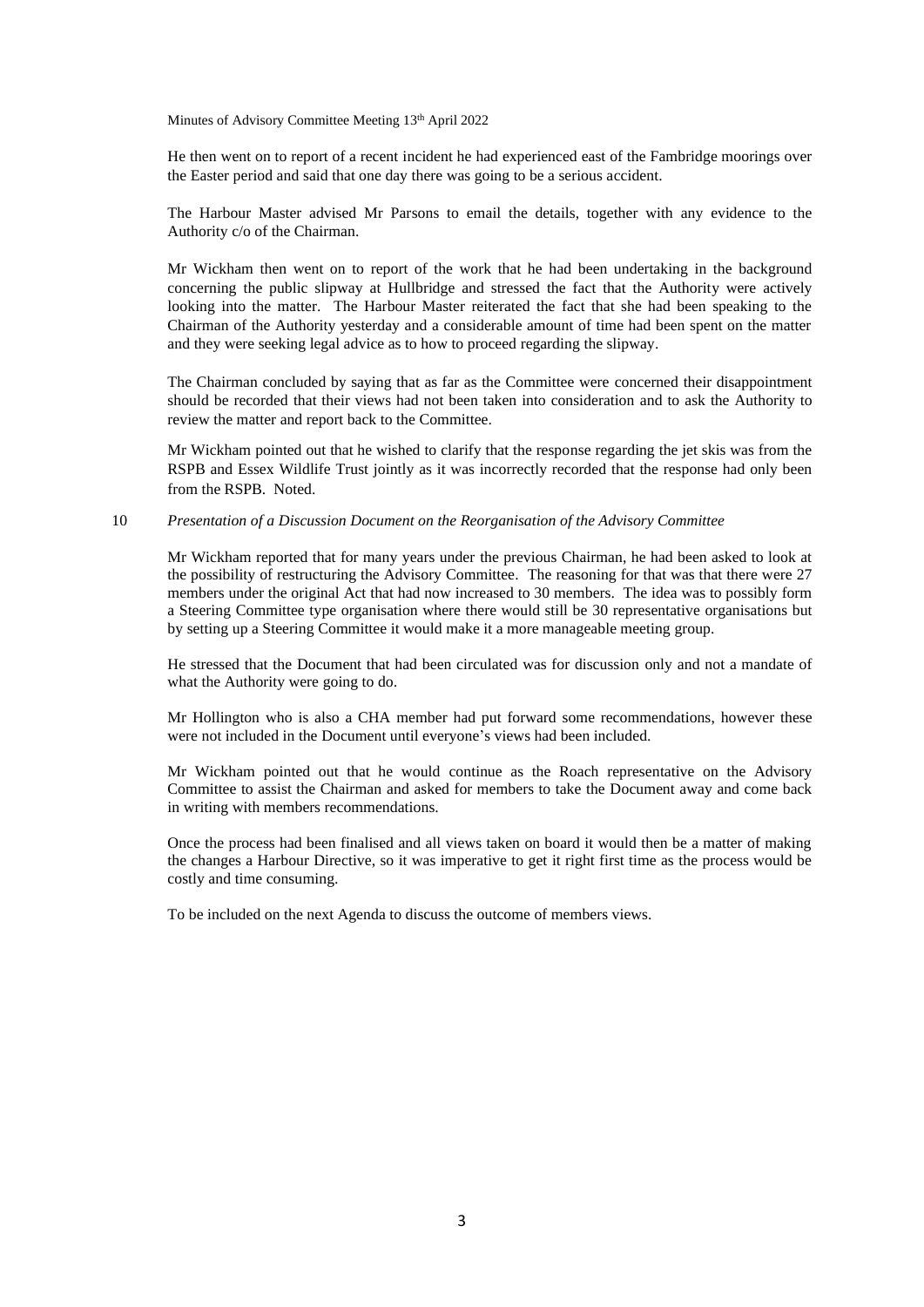- 11 *Harbour Master's Update*
- 11.1 *Acknowledgements:*

The Harbour Master thanked the members for attending the Committee meetings via Zoom during the Covid pandemic. She said going forward that there might be occasions when it may be more practical to have both face-to-face meetings and zoom meetings.

The Harbour Master also expressed her thanks to Mr Parsons who had had a much greater input over the last year and the co-operation given to the office staff.

11.2 *Port of London Authority Survey*

At the end of last month, the PLA completed their "Pinch Point Surveys" of the river on behalf of the Authority, including the Raysand Channel. The results of the surveys are still awaited. Once received they will be promulgated and sent to the Hydrographic Department to ensure the Charts are updated accordingly.

11.3 *Annual "Beating of the Bounds"*

Members will be receiving an invite to the annual "Beating of the Bounds". It is proposed to have a small river trip followed by lunch at the RCYC. The D.P. Mike Robarts will be giving a small update on the PMSC prior to lunch.

Places on the boats will be limited, however if all the places are taken up members will still be welcome to attend the lunch.

- 12 *For Information - Works & Dredging Licences Issued:*
- 12.1 *Annual Dredging Licence Fambridge Yacht Haven to Dredge 6,000 cu.m/MMO Licence MLA/2016/00197 - 29th January 2027* Dredging License issued  $31<sup>st</sup>$  January 2022.

Noted.

12.2 *Works License Burnham Wharf Heritage Limited - Repairs to Jetty at Kings Wharf, Burnham-on-Crouch*

Works License issued 17th February 2022.

Noted

- 13 Any Other Business:
- 13.1 *Installation of Withies – River Roach*

Mr Wickham reported that he had been approached by Wakering Boatyard to place some withies through Potton. He has approached Rochford District Council to get permission to obtain the willow branches. As soon as a response is received, Mr Wickham will arrange to have them put in.

13.2 *Works at Burnham-on-Crouch*

Mr Parsons asked if the Authority were aware of proposals to install some pontoons at Rice & Cole. The Harbour Master confirmed that there had been no formal approach to the Authority.

Mr Parsons said he had also heard that Maldon District Council had some scheme to tidy up the area around Priors Boatyard. The Harbour Master said that the CHA was aware that Maldon District Council had aspirations to install a new jetty where the Llys Helig is currently berthed.